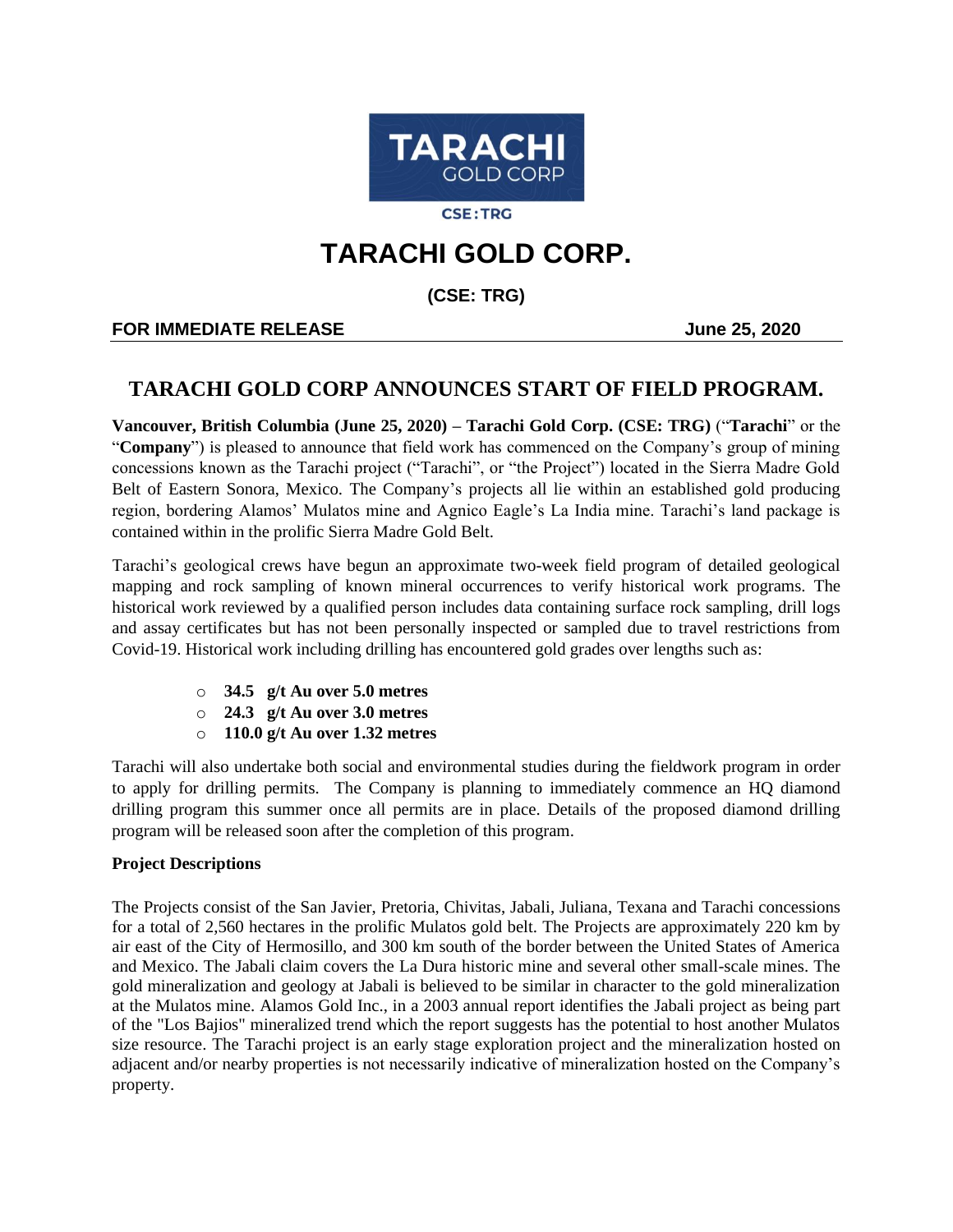The Mulatos gold trend is part of the Sierra Madre gold and silver belt that also hosts the operating Mulatos gold mine immediately southeast of the La India property and the Pinos Altos mine and the Creston Mascota deposit 70 kilometres to the southeast.

Mineralization occurs within silicified rhyodacite and is associated with vuggy silica alteration, and breccia with iron oxide (hematite and specularite). Native gold occurs along late-stage fracture coatings in the breccias and is locally associated with barite. Past exploration has returned values from trace to 30g/t Au in grab samples. Native gold has also been identified in outcrop on the southern extension of the La Dura mine trend.

#### **Qualified Person**

Lorne Warner, P.Geo, President, CEO and Director of the company is a qualified person as defined by National Instrument 43-101 and has reviewed and approved the scientific and technical disclosure in this news release.

**Contact Information:** For more information and to sign-up to the mailing list, please contact:

Lorne Warner, CEO

Tel: (250) 574-5767

Email: lorne@tarachigold.com

#### **SPECIAL NOTE REGARDING FORWARD LOOKING STATEMENTS**

This news release includes certain "Forward‐Looking Statements" within the meaning of the United States Private Securities Litigation Reform Act of 1995 and "forward‐looking information" under applicable Canadian securities laws. When used in this news release, the words "anticipate", "believe", "estimate", "expect", "target", "plan", "forecast", "may", "would", "could", "schedule" and similar words or expressions, identify forward‐looking statements or information. These forward‐looking statements or information relate to, among other things: the exploration and development of the Project; future mineral exploration, development and production including the identification of a work program.

Forward‐looking statements and forward‐looking information relating to any future mineral production, liquidity, enhanced value and capital markets profile of Tarachi, future growth potential for Tarachi and its business, and future exploration plans are based on management's reasonable assumptions, estimates, expectations, analyses and opinions, which are based on management's experience and perception of trends, current conditions and expected developments, and other factors that management believes are relevant and reasonable in the circumstances, but which may prove to be incorrect. Assumptions have been made regarding, among other things, the price of silver, gold and other metals; costs of exploration and development; the estimated costs of development of exploration projects; Tarachi's ability to operate in a safe and effective manner and its ability to obtain financing on reasonable terms.

These statements reflect Tarachi's respective current views with respect to future events and are necessarily based upon a number of other assumptions and estimates that, while considered reasonable by management, are inherently subject to significant business, economic, competitive, political and social uncertainties and contingencies. Many factors, both known and unknown, could cause actual results, performance or achievements to be materially different from the results, performance or achievements that are or may be expressed or implied by such forward‐looking statements or forward-looking